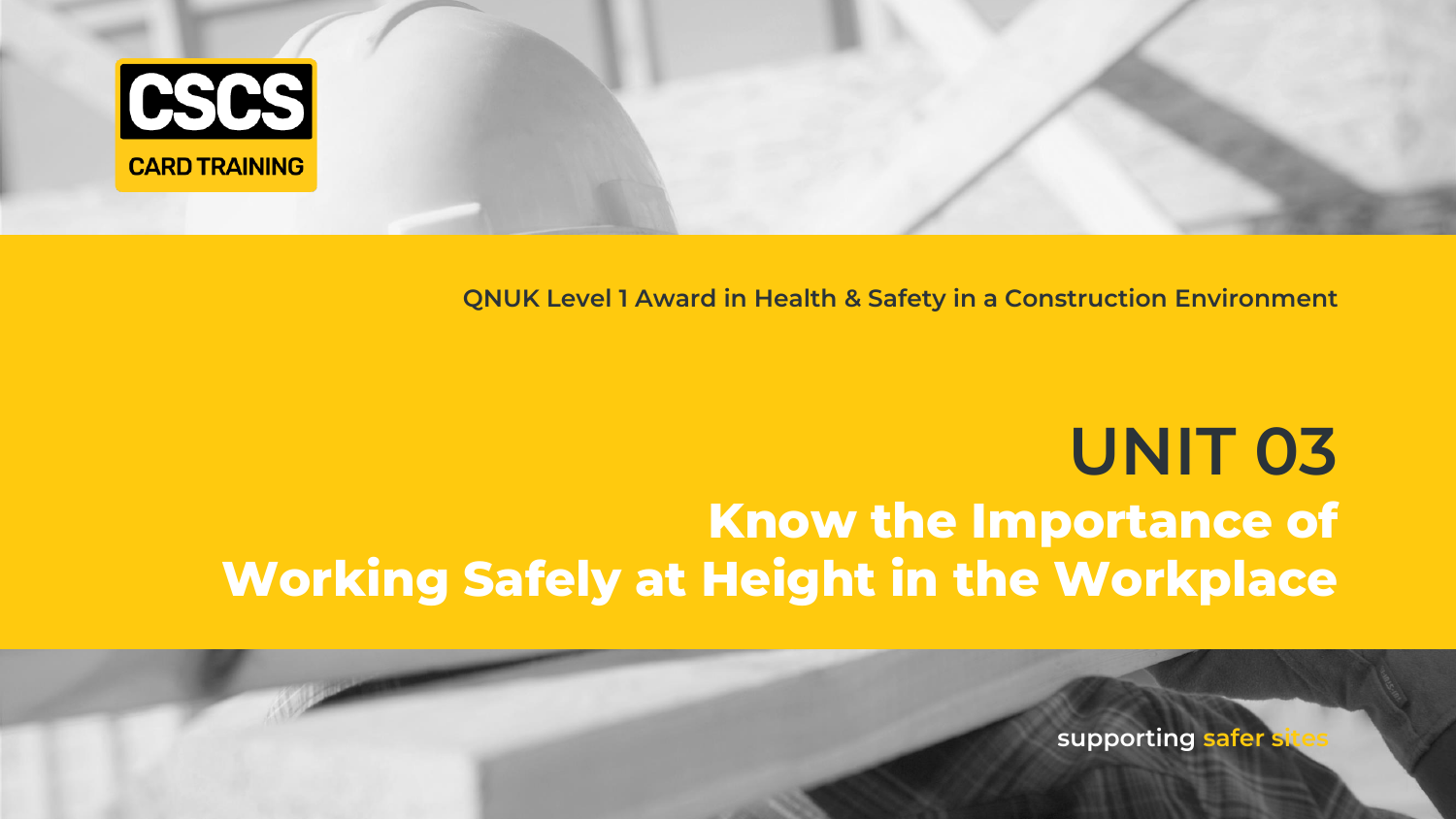**Unit 03: Know the Importance of Working Safely at Height in the Workplace Assessment Criteria: Summary**

**This Workbook Covers The Following Assessment Criteria:**

- **3.1 Define the term 'working at height'**
- **3.2 State the employee's responsibilities under current legislation and official guidance whilst working at height**
- **3.3 List hazards and potential risks associated with the following: Dropping tools and debris, stability of ladders, overhead cables, fragile roofs, scaffolds, internal voids, equipment, the working area and other people**
- **3.4 State how hazards and potential risks associated with working at height can be controlled**
- **3.5 State the regulation that controls the use of suitable equipment for working at height**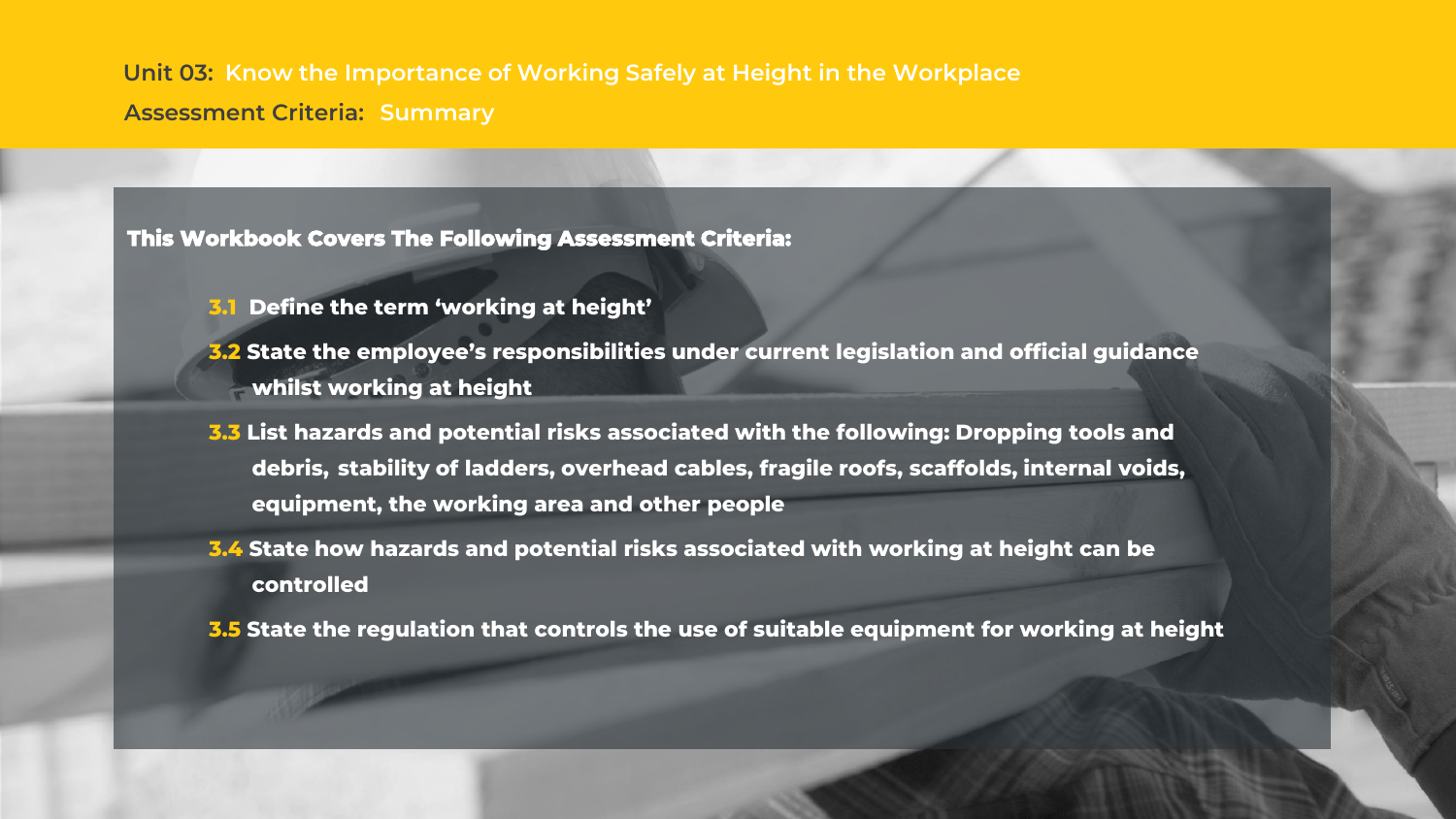# **The Definition of Working at Height:**

**"Work in any place where, if there were no precautions in place, a person could suffer a fall liable to cause personal injury".** 

**You are working at height if you are working on a ladder or a flat roof, on a fragile surface you could fall through or an opening in a floor or a hole in the ground you could fall through.** 

## **Working At Height Legislation That Applies:**

**The Work at Height Regulations 2005 (WAHR)**

**Lifting Operations and Lifting Equipment Regulations 1998 (LOLER)**

**Management of Health and Safety at Work Regulations 1999**

**Provision and Use of Work Equipment Regulations 1998 (PUWER)**

**The Health and Safety at Work Act 1974 (HASAWA)**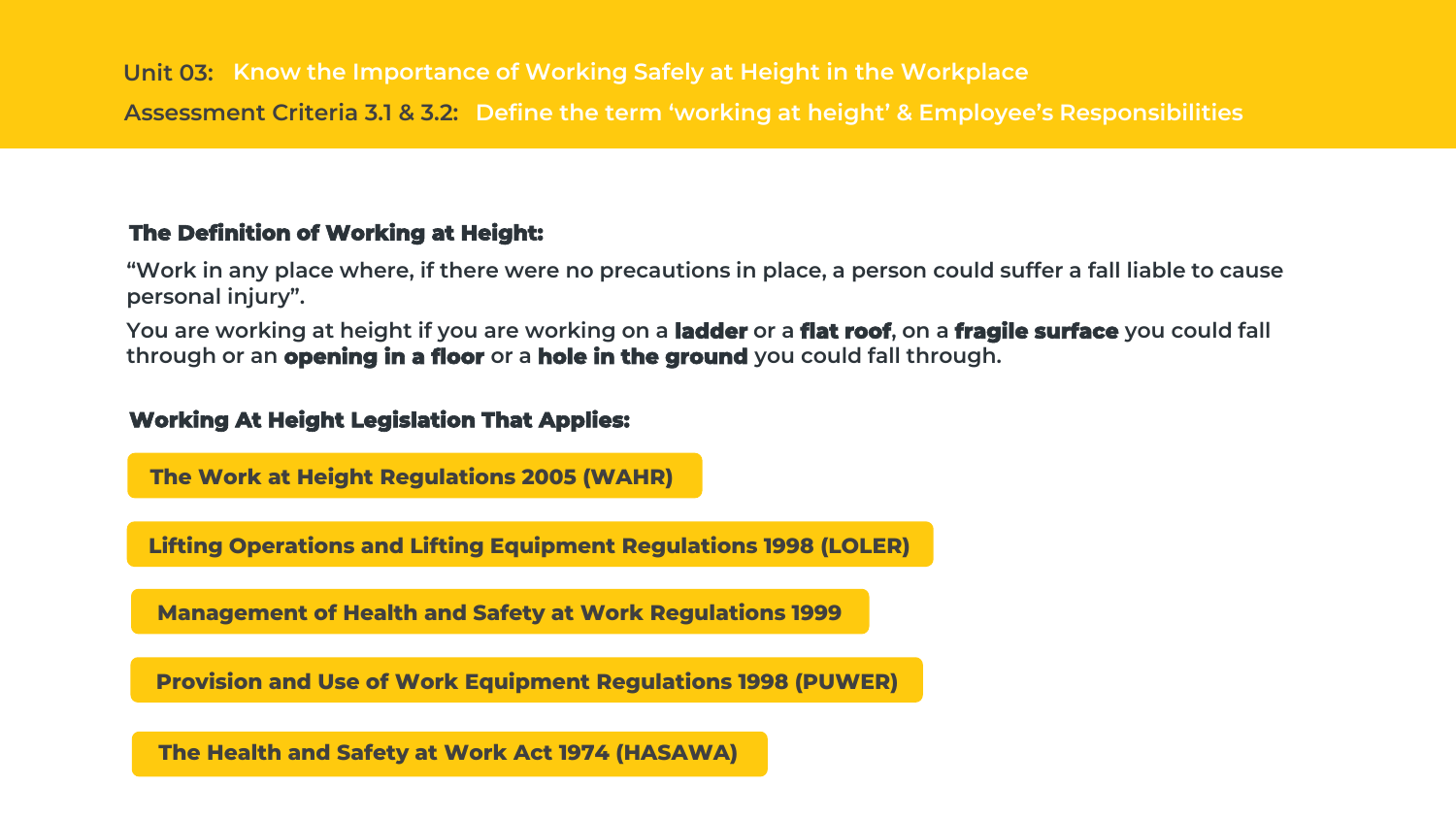**Unit 03: Know the Importance of Working Safely at Height in the Workplace Assessment Criteria 3.2: Employee's Responsibilities**

#### **Official Guidance For Workers in Construction When Working at Height:**

- **O** To report any activity or defect relating to work at height **likely endanger them or others**
- **To use equipment or safety devices as instructed**
- **To take reasonable care of themselves and others who may be affected by their actions**
- **O** Not overload or overreach when working at height
- **O** To take precautions when working on or near fragile **surfaces & consider falling objects**
- **To cooperate with their employer**
- **O** Must report any concerns related to working at height
- **O** Not to interfere with anything provided to reduce the risk **of injury including barriers or other safety equipment**

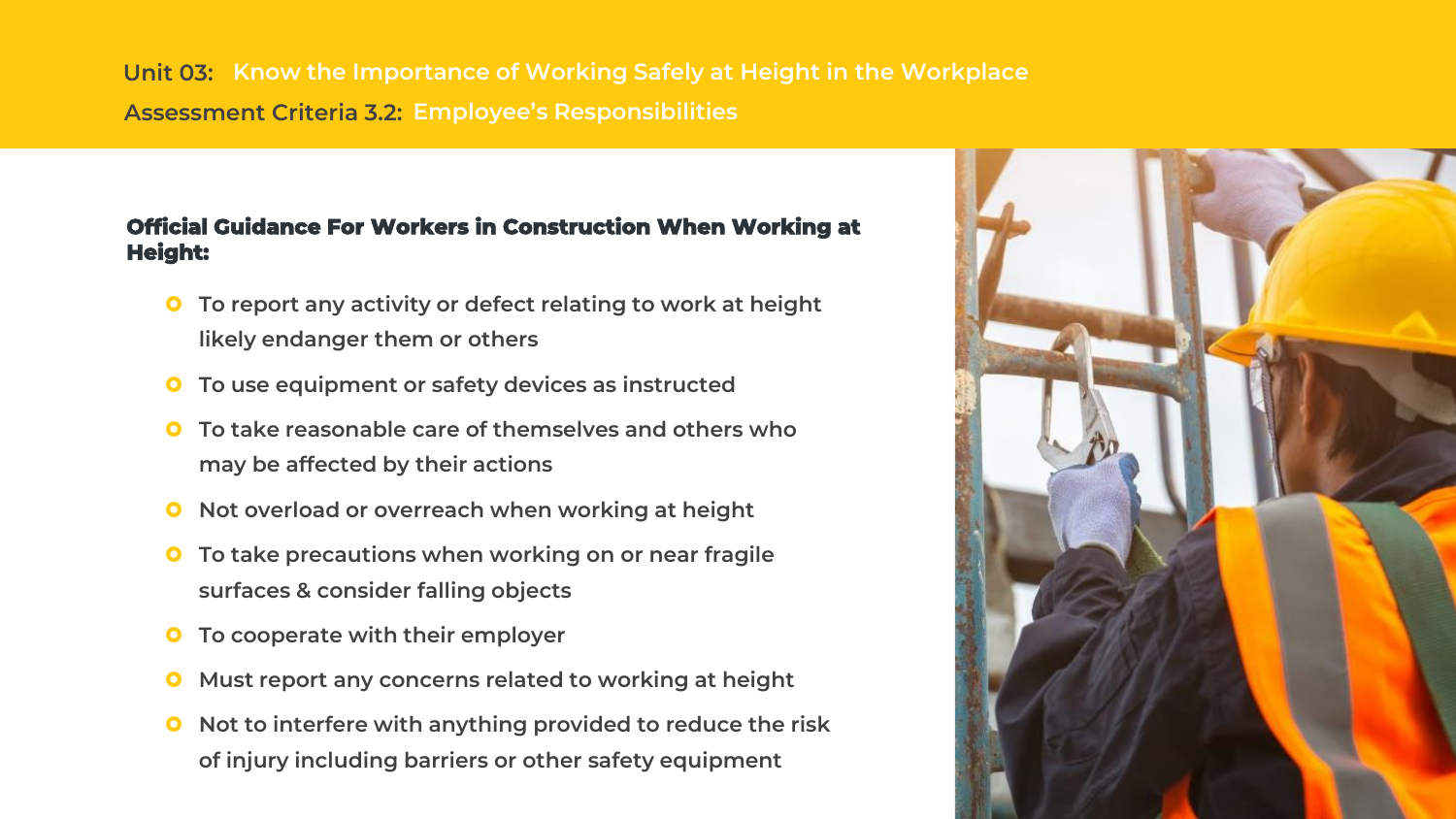#### **The following guidance is normally enough to comply with the Work at Height Regulations 2005 (WAHR). You are free to take other action, except where the guidance says you must do something specific.**

**Falls from height are one of the biggest causes of workplace fatalities and major injuries. The purpose of WAHR is to prevent death and injury from a fall from height.**

**Take a sensible approach when considering precautions for work at height. There may be some low-risk situations where common sense tells you no particular precautions are necessary and the law recognises this. There is a common misconception that ladders and stepladders are banned, but this is not the case. There are many situations where a ladder is the most suitable equipment for working at height. When using a ladder the optimum angle is 75%.**

### **What are the Options for Securing Ladders?**

- **Tie the ladder to a suitable point, making sure both stiles are tied**
- **Where this is not practical, secure with an effective ladder stability device**
- **If this is not possible, then securely wedge the ladder**
- **O** If you can't achieve any of these options, foot the ladder. Footing is the last resort.
- **Avoid it, where 'reasonably practicable', by using other access equipment.**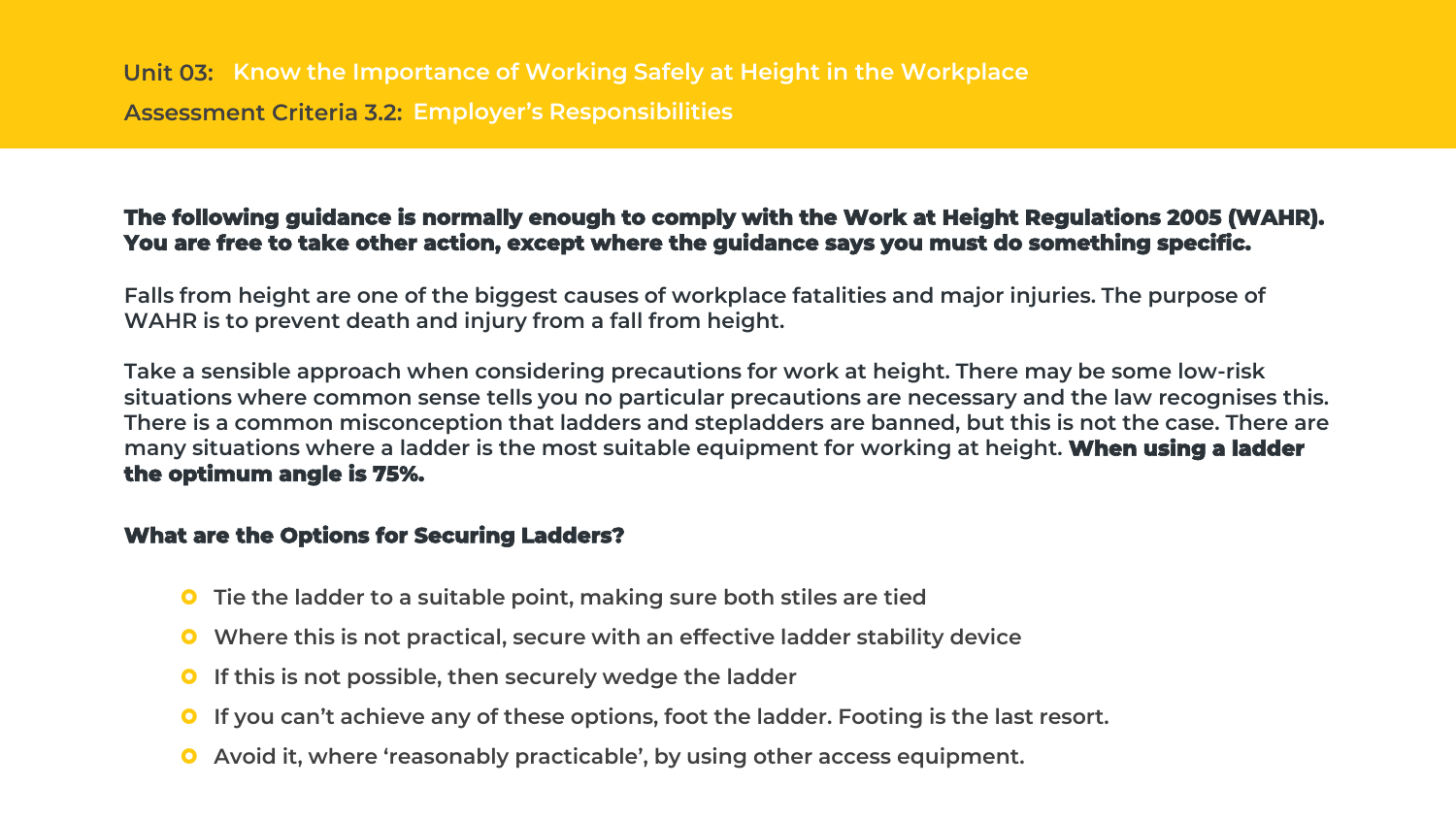**Unit 03: Know the Importance of Working Safely at Height in the Workplace Assessment Criteria 3.2: Employer's Responsibilities**

#### **Before Working at Height You Must Work Through These Simple Steps:**

- **Q** Avoid work at height where it is **reasonably practicable to do so**
- **Where work at height cannot be avoided, prevent falls using either an existing**
- **place of work that is already safe or the right type of equipment;**
- **Q** Minimise the distance and **consequences of a fall, by using the right type of**
- **equipment where the risk cannot be eliminated.**

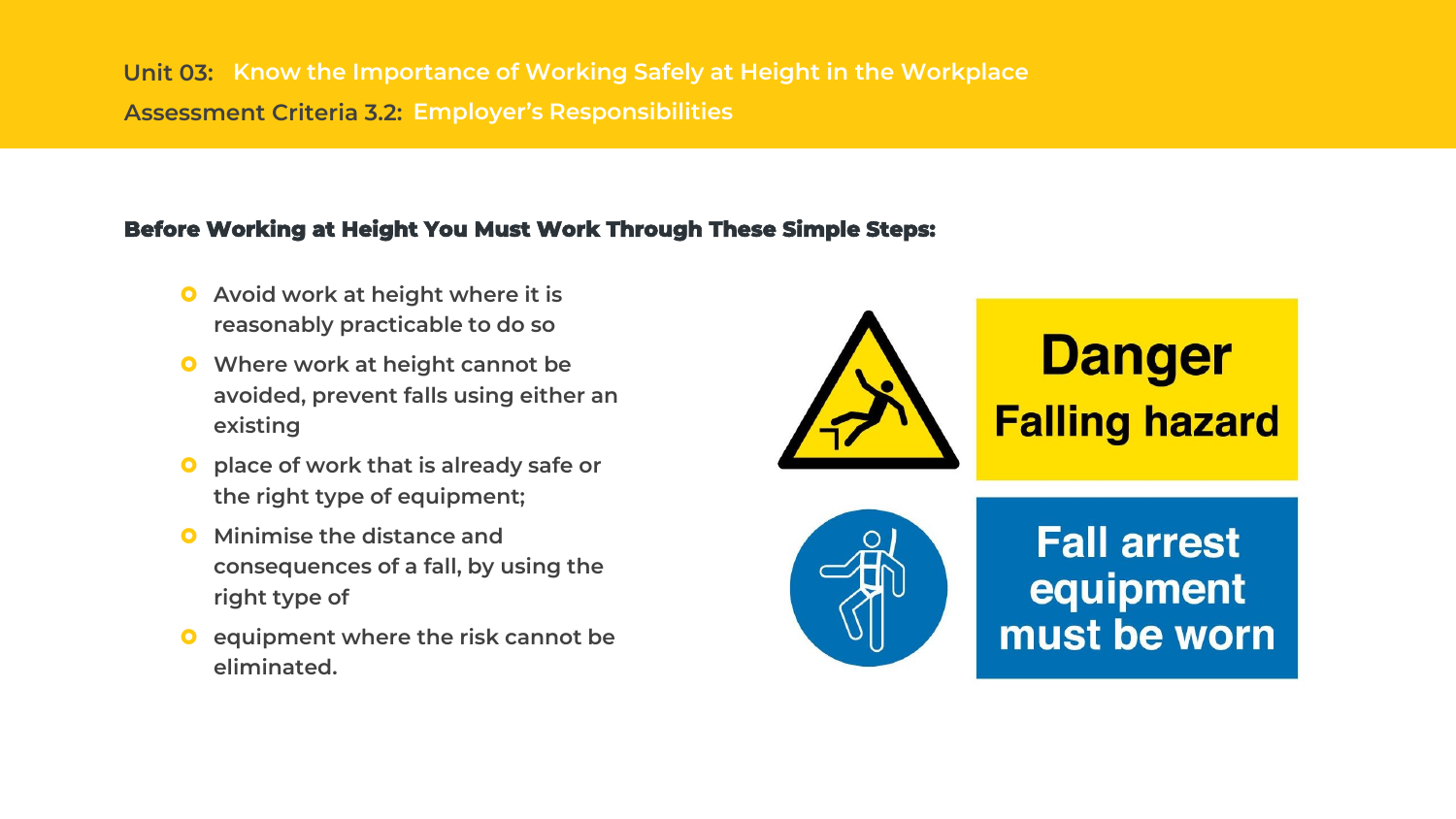#### **Hazards & Risks in Relation to Working at Heights:**

# **O** Dropping tools and debris

**Risk of tools and debris injuring persons below and damaging structures; potential of structures collapsing and injuring bystanders**

### **Stability of ladders**

**Risk of ladder slipping out from foot, slipping sideways, ladder falling forwards or backwards, risk of individual on ladder losing balance and falling or dropping objects**

#### **Overhead cables**

**Risk of electric shocks or burns**

#### **Fragile roof**

**Risk of falling through, dropped tools or materials breaking through and injuring persons below**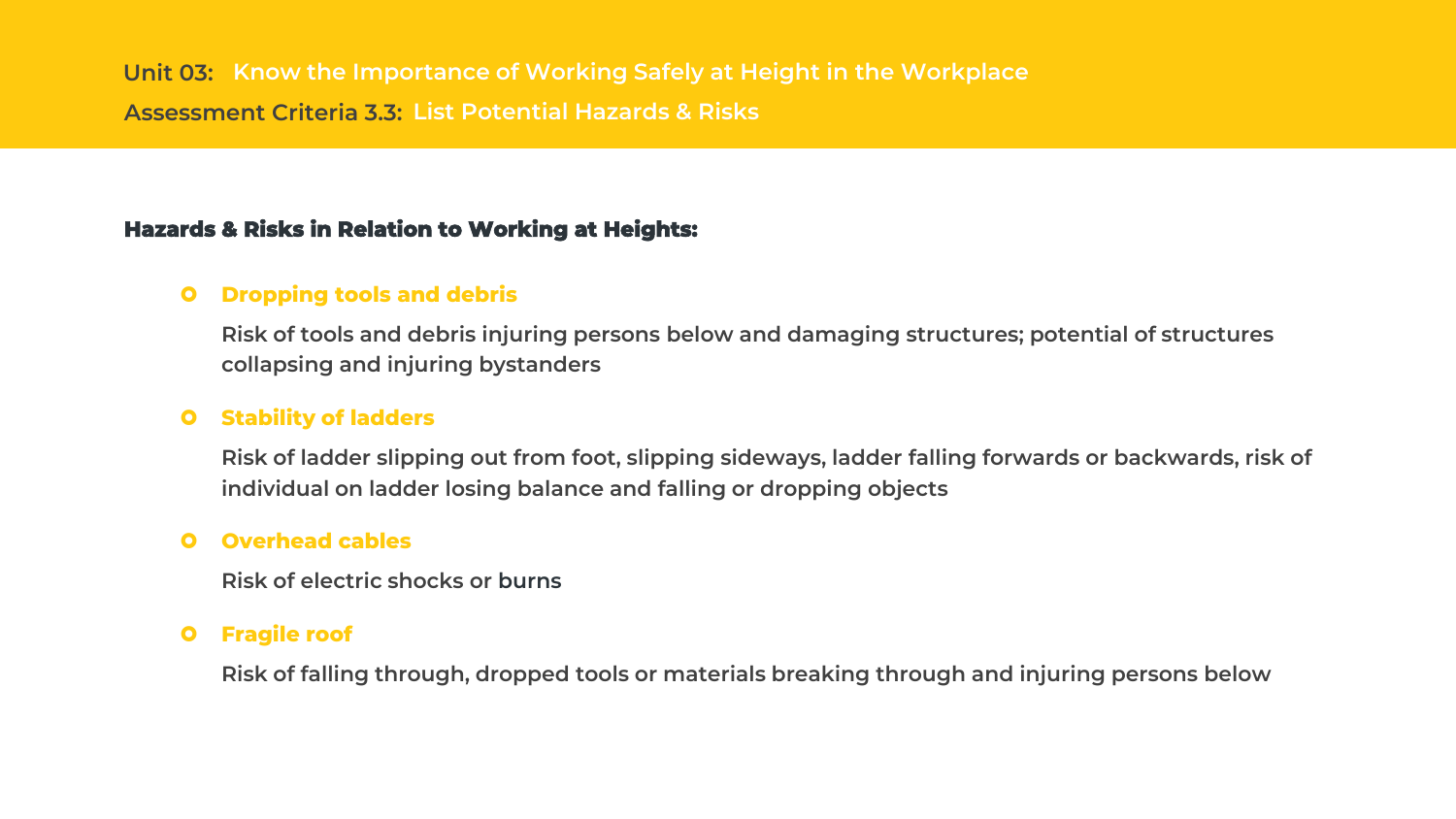## **Scaffolds**

**Risk of falling from or through scaffolding, collapse of scaffolding or peeling of scaffolding from structures**

#### **Internal voids**

**Risk of falling into voids, slips and trips**

# **Equipment**

**Risk of electric shock, cuts and abrasions, entanglement, injury from ejection of material**

#### **O** The working area

**Risk of trips and slips, collision with moving vehicles / plant; inhalation of dust, gases or fibers; being struck by falling objects**

#### **Other people**

**Risk due to inappropriate behaviours of fellow workers; physical assault or carelessness**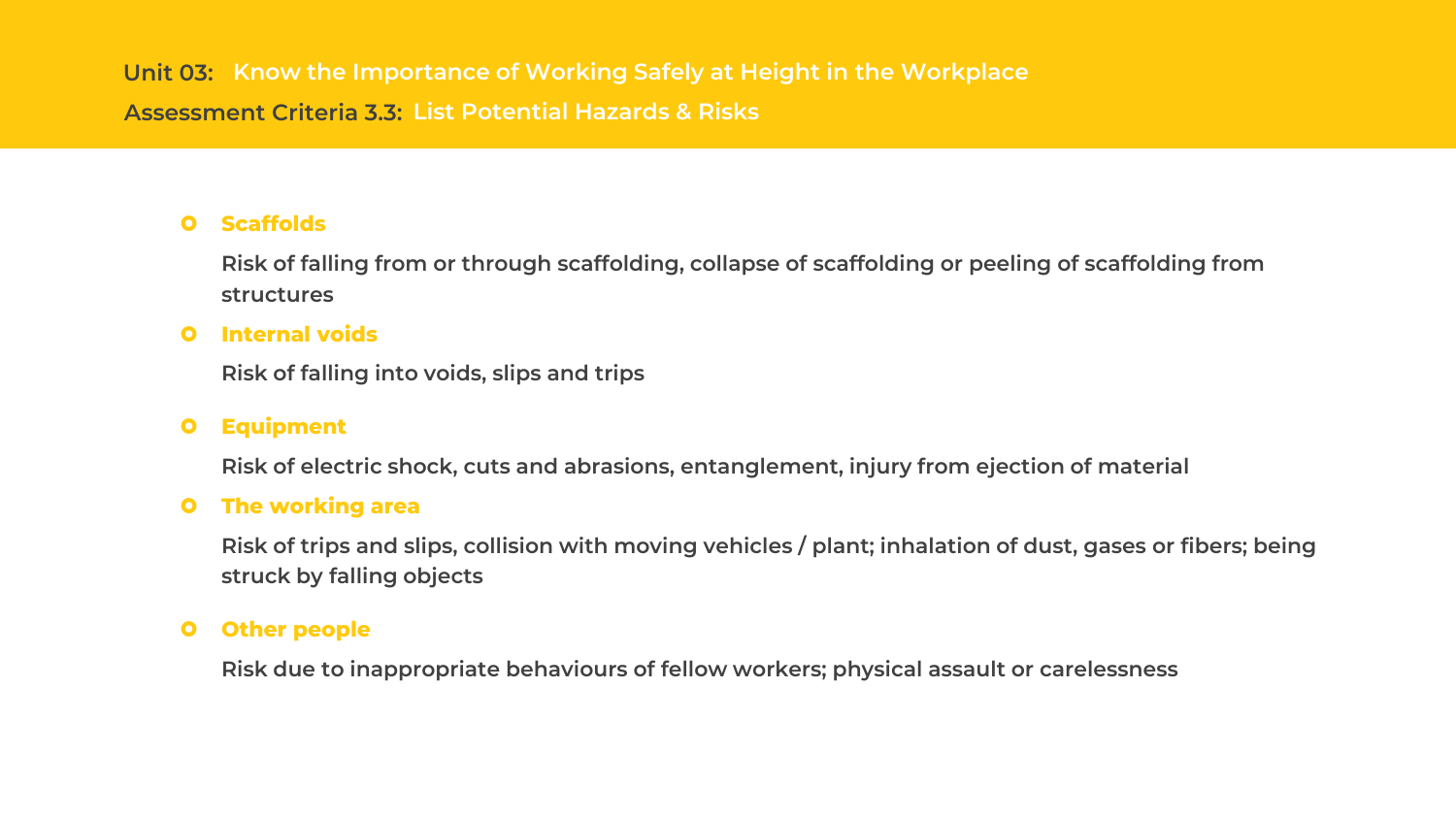# **Unit 03: Know the Importance of Working Safely at Height in the Workplace Assessment Criteria 3.4: State how hazards & potential risks working at height can be controlled**

#### **The Work at Height Regulations 2005 have created the Hierarchy of Risk Management to provide guidance on managing and selecting the correct equipment when working at height:**

**It is the duty holders responsibility to identify the work involved and plan the work to ensure the correct measures are in place. If the risk of a fall cannot be avoided or eliminated by collective protection measures, such as guard rails, scaffolding, cherry pickers or podium steps or by the use of a personal work restraint lanyard, then the then the time spent working at height should be minimized and the distance and/or consequences of a fall should be mitigated by the use of nets or air bean bags etc.** 

**As a last resort, the use of correct PPE must be implemented.**

# **Most effective working at height controls -**

**Avoid work at height**

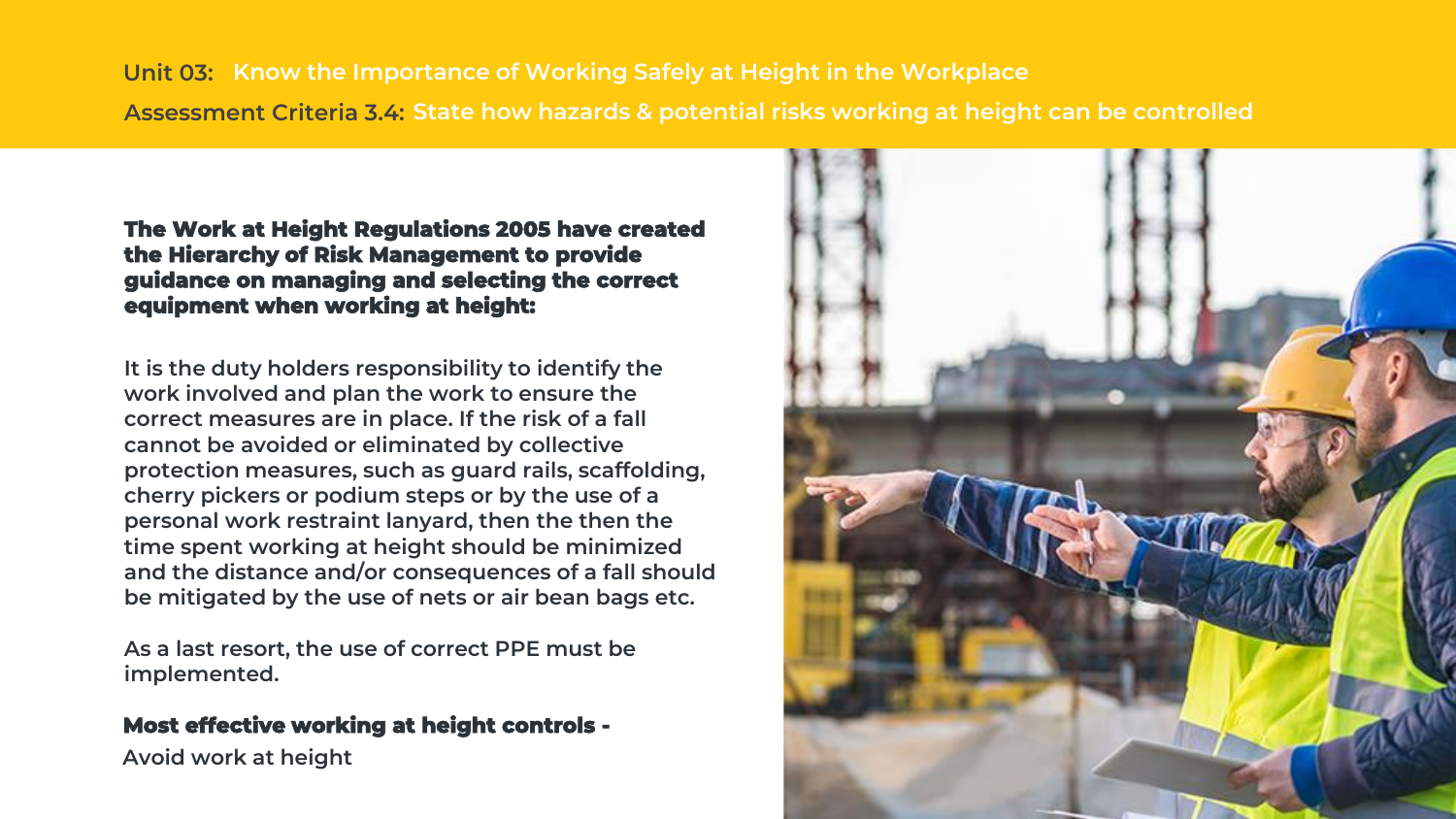## **The Working at Height Hierarchy of Control**

**The Work at Height Regulations 2005 set out the measures that should be taken to prevent falls when working at height is unavoidable. Together, these form the Hierarchy of Control:**

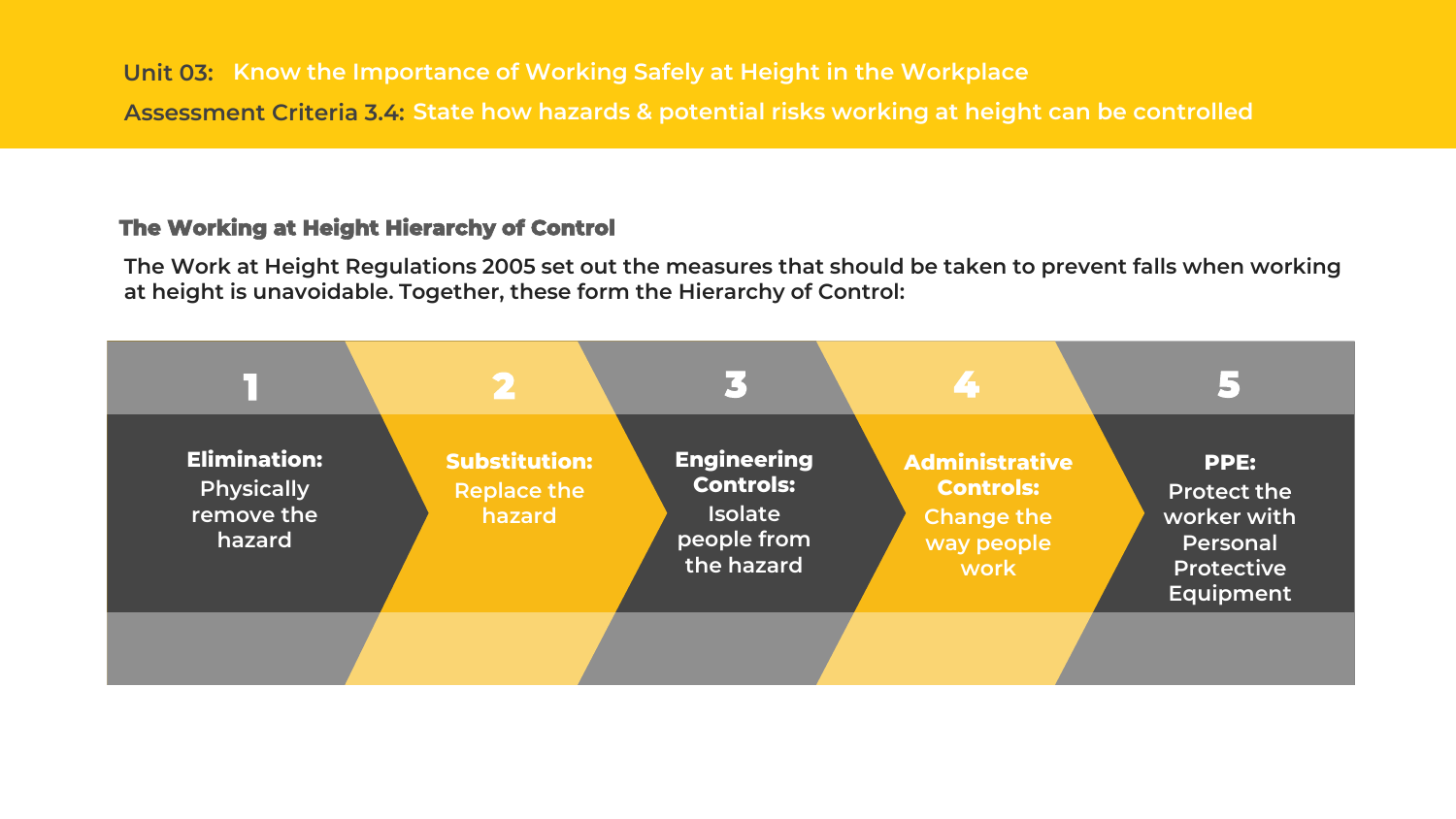# **Unit 03: Know the Importance of Working Safely at Height in the Workplace Assessment Criteria 3.4 & 3.5: State how hazards & potential risks working at height can be controlled**

#### **Safe Use of Mobile Scaffolding Towers**

- **O** Don't erect unless you are competent
- **O** Don't erect on uneven, slippery, soft or **unstable ground**
- **C** Climb the ladder inside the tower
- **Use the maximum safe working load data sheet which should be provided with a tower to determine the how much weight it can hold**
- **O** Move from the bottom by pushing or **pulling**
- **Toe boards and handrails are essential scaffolding components required for all types of system scaffolding**

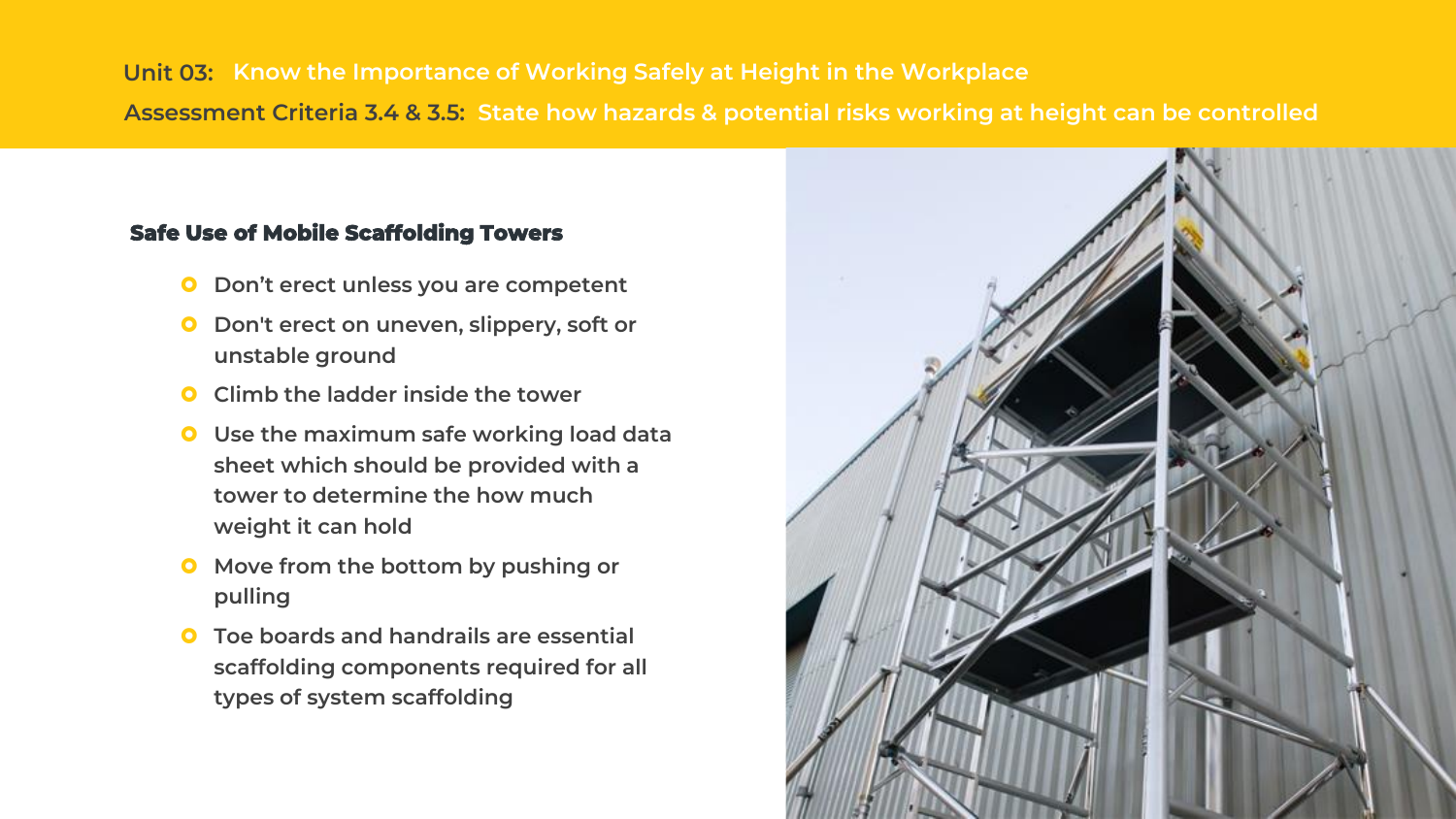#### **Never Use a Tower**

- **O** In strong winds
- **As a support for ladders, trestles or other access equipment;**
- **With broken or missing parts**
- **With incompatible components**

# **Towers Should be Erected Following a Safe Method of Work, Using Either:**

- **Advance guard rail system – where temporary guard rail units are locked in place from the level below and moved up to the platform level. They are in place before the operator accesses the platform to fit the permanent guard rails. Or**
- **'Through-the-trap' (3T) – involves the operator taking up a working position in the trap door of the platform, from where they can add or remove the components which act as the guard rails on the level above the platform. It is designed to ensure that the operator does not stand on an unguarded platform.**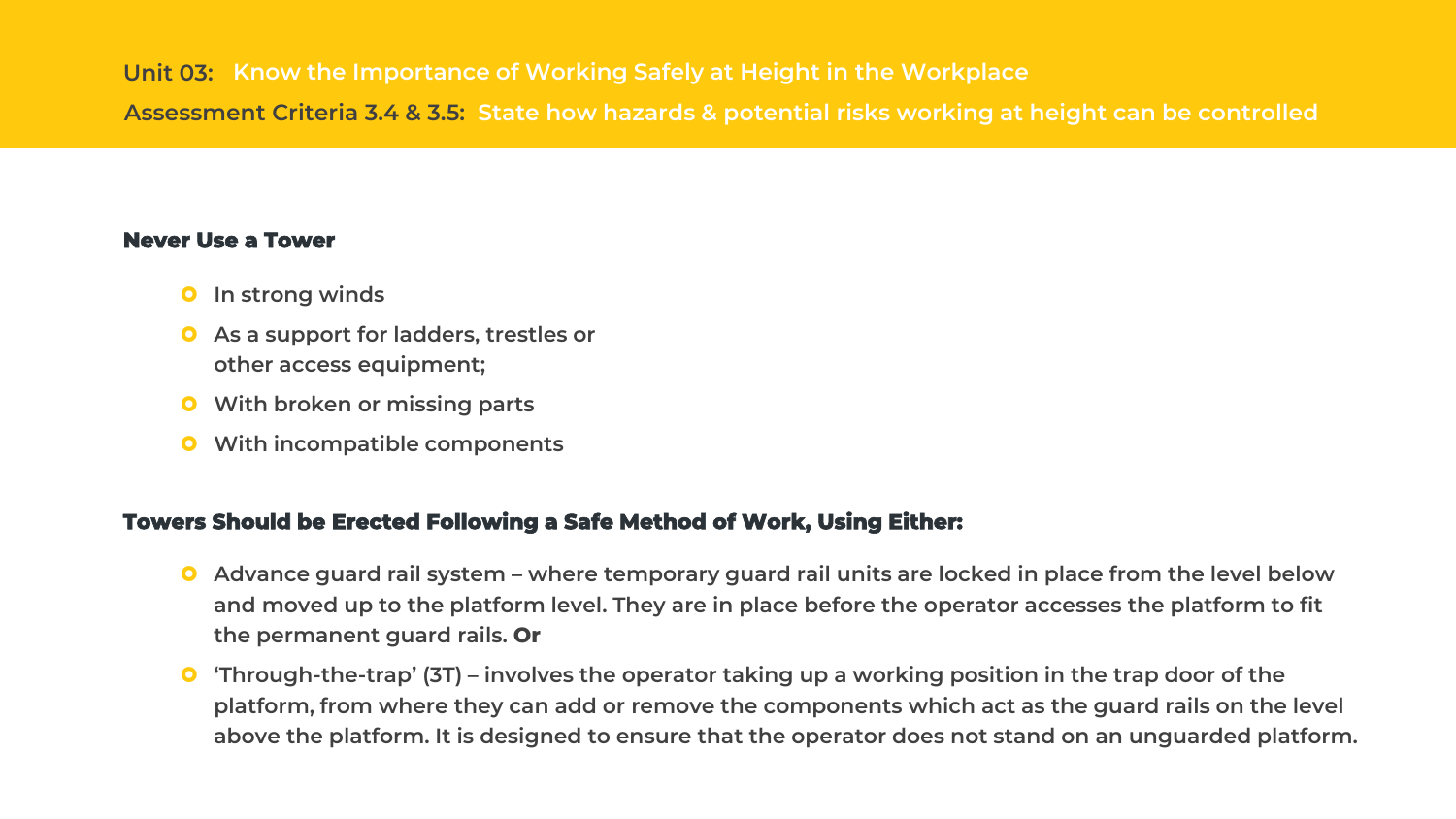### **Fall Arrest Systems**

**By law employers must maintain fall arrest equipment in good repair, including appropriate replacements.**

**All checks of fall arrest systems should be carried out by a competent person at the following times:**

- **Pre-use These checks are essential and should be carried out each time, before the lanyard is used.**
- **Every 6 months at least and referred to as detailed inspections which are more formal and in depth.**

**Interim inspections are also in-depth & may be appropriate in addition to pre use checks and detailed inspections because the employer's risk assessment has identified a risk that needs checking:**